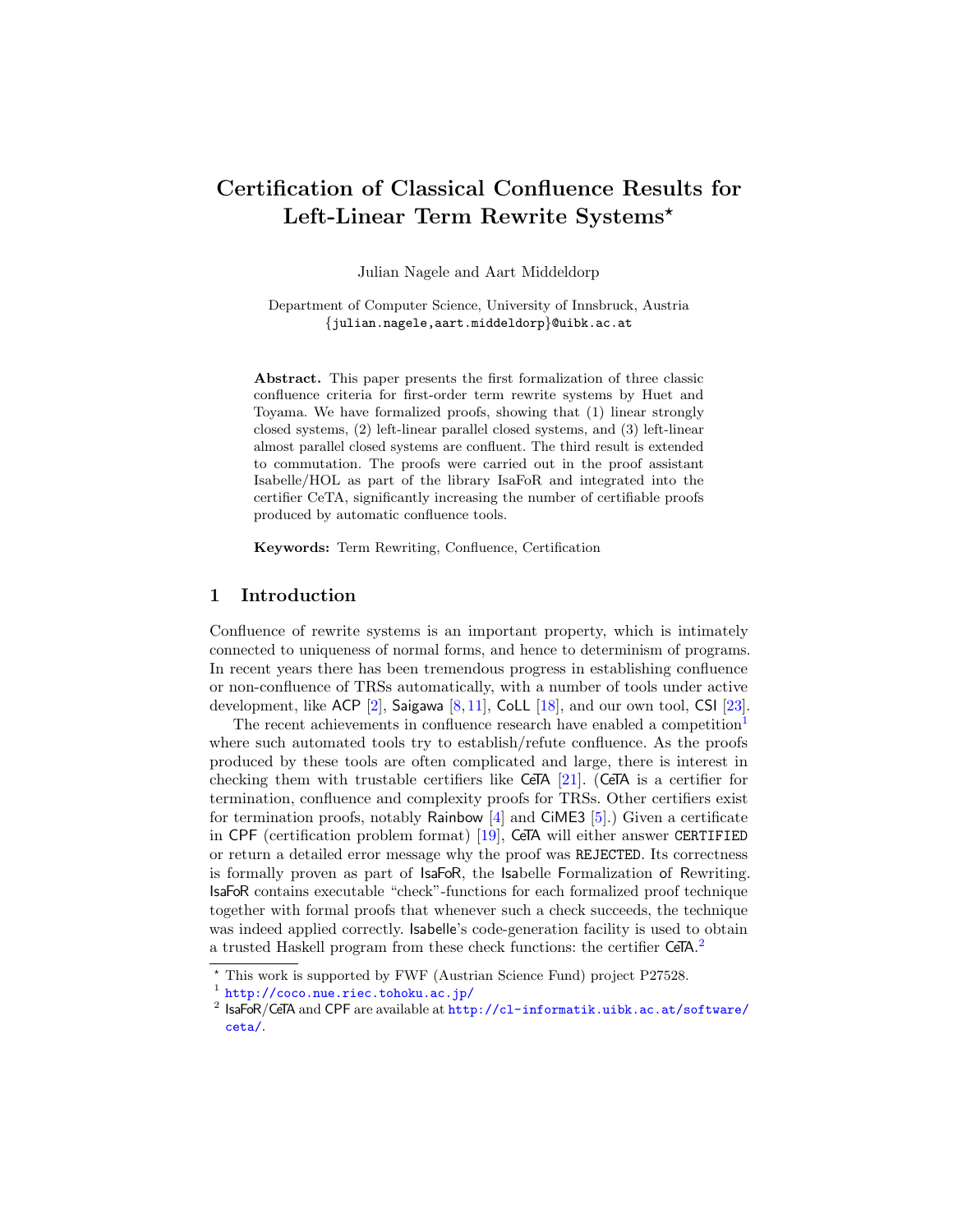In the recent past, several confluence results have been formalized, starting from the fundamental result by Knuth and Bendix [\[12\]](#page-15-6) that a terminating rewrite system is confluent if and only if all its critical pairs are joinable. For nonterminating rewrite systems, weak orthogonality as well as sufficient conditions for non-joinability of critical pairs based on unification, discrimination pairs [\[1\]](#page-14-3), interpretations, and tree automata [\[6\]](#page-14-4) have been formalized. These results are described in [\[14\]](#page-15-7). More recently, redundant rules [\[13\]](#page-15-8) and rule labeling [\[15\]](#page-15-9) increased the number of certifiable confluence proofs significantly.

In this paper we report on the formalization of three classical confluence results. Two of these are due to Huet [\[10\]](#page-15-10) and presented in full detail in the textbook of Baader and Nipkow [\[3,](#page-14-5) Lemma 6.3 and Section 6.4]. The third result is due to Toyama [\[22\]](#page-15-11).

The remainder of this paper is organized as follows. After recalling basic notions of term rewriting in the next section, in Section [3](#page-3-0) we report on the formalization of the result that linear strongly closed rewrite systems are confluent. Linearity is an important limitation, but the result does have its uses [\[7\]](#page-15-12). Section [4](#page-5-0) is devoted to the formalization of the result of Huet that a left-linear rewrite system is confluent if its critical pairs are parallel closed. In Section [5](#page-11-0) we consider Toyama's generalization of the previous result. Apart from a weaker joinability requirement on overlays, the result is extended to the commutation of two rewrite systems. Our formalization is an important first step for the certification of confluence proofs produced by CoLL [\[18\]](#page-15-2), which is based on commutation. In Section [6](#page-13-0) we explain what is needed for the automatic certification of confluence proofs that employ the formalized techniques and we present experimental results. In the final section we conclude with an outlook on future work, in particular the challenges that need to be overcome when extending the results from parallel closed rewrite systems to development closed higher-order rewrite systems [\[17\]](#page-15-13). The main Isabelle theories developed and integrated into IsaFoR are Strongly [Closed.thy](http://cl2-informatik.uibk.ac.at/rewriting/mercurial.cgi/IsaFoR/file/749facec0ad2/thys/Confluence_and_Completion/Strongly_Closed.thy), for the result on strongly closed rewrite systems, Parallel [Closed.thy](http://cl2-informatik.uibk.ac.at/rewriting/mercurial.cgi/IsaFoR/file/749facec0ad2/thys/Confluence_and_Completion/Parallel_Closed.thy) for results on (almost) parallel closed systems (where we make heavy use of multihole contexts, cf. Multihole [Context.thy](http://cl2-informatik.uibk.ac.at/rewriting/mercurial.cgi/IsaFoR/file/749facec0ad2/thys/Rewriting/Multihole_Context.thy)), and [Critical](http://cl2-informatik.uibk.ac.at/rewriting/mercurial.cgi/IsaFoR/file/749facec0ad2/thys/Confluence_and_Completion/Critical_Pair_Closure_Impl.thy) Pair Closure Impl.thy for the executable check functions.

#### 2 Preliminaries

We assume familiarity with the basics of rewriting [\[3,](#page-14-5)[20\]](#page-15-14). Knowledge of **Isabelle** [\[16\]](#page-15-15) is not essential but experience with an interactive theorem prover might be helpful.

Let F be a signature and V a set of variables disjoint from F. By  $\mathcal{T}(\mathcal{F}, \mathcal{V})$ we denote the set of terms over  $\mathcal F$  and  $\mathcal V$ . Positions are strings of positive natural numbers, i.e., elements of  $\mathbb{N}^*_+$ . We write  $q \leq p$  if  $qq' = p$  for some position q', in which case  $p \setminus q$  is defined to be q'. Furthermore  $q < p$  if  $q \leq p$ and  $q \neq p$ . Finally, positions q and p are parallel, written as  $q \parallel p$ , if neither  $q \leq p$  nor  $p < q$ . Positions are used to address subterm occurrences. The set of positions of a term t is defined as  $\mathcal{P}$ os $(t) = {\epsilon}$  if t is a variable and as  $\mathcal{P}$ os $(t) = \{\epsilon\} \cup \{iq \mid 1 \leq i \leq n \text{ and } q \in \mathcal{P}$ os $(t_i)$  if  $t = f(t_1, \ldots, t_n)$ . The subterm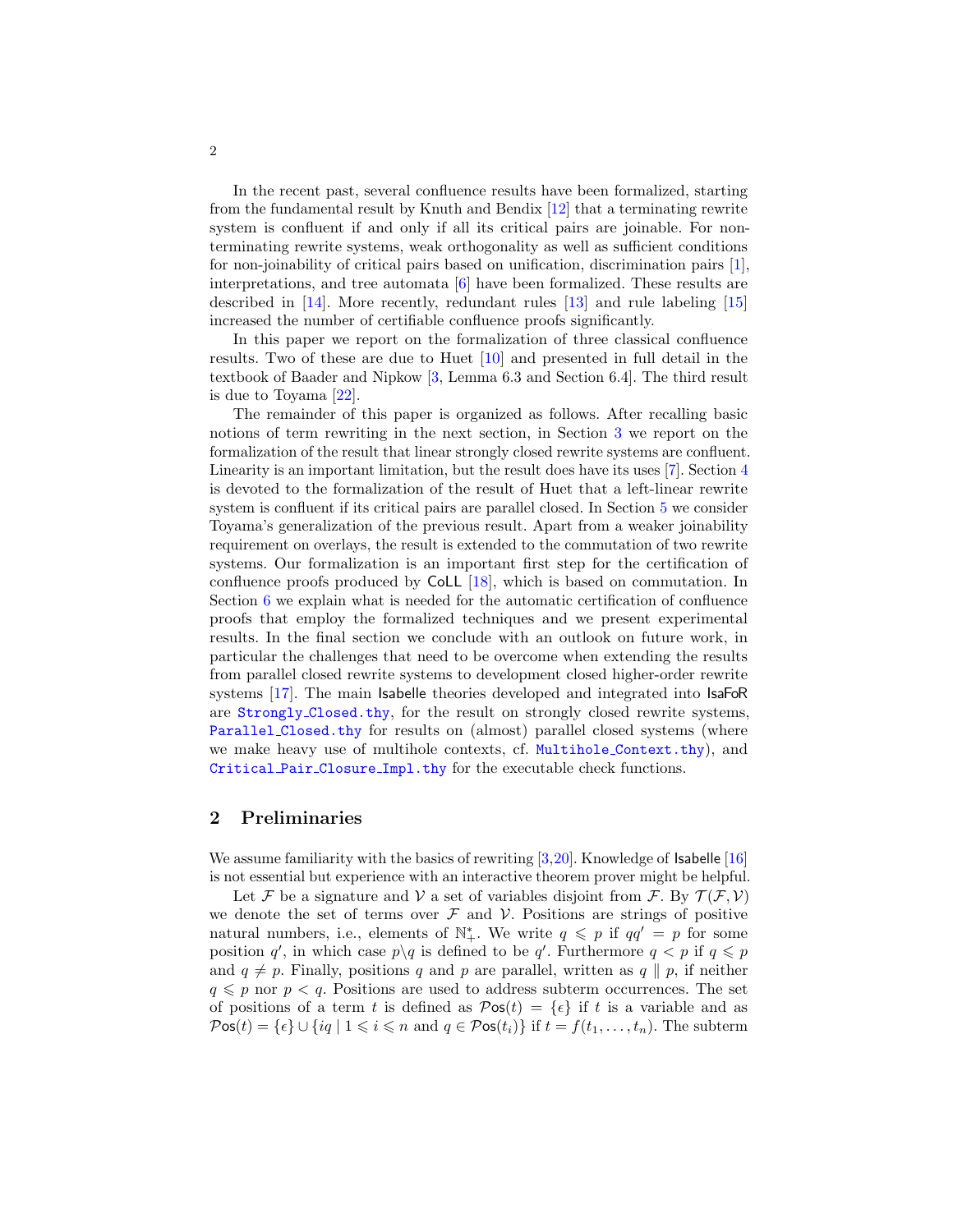of t at position  $p \in \mathcal{P}$ os $(t)$  is defined as  $t|_p = t$  if  $p = \epsilon$  and as  $t|_p = t_i|_q$  if  $p = iq$ and  $t = f(t_1, \ldots, t_n)$ . We write  $s[t]_p$  for the result of replacing the subterm at position p of s with t. The size of a term t, i.e., the size of  $\mathcal{P}$ os $(t)$ , is denoted by |t|. We write  $Var(t)$  for the set of variables occurring in the term t. A term t is linear if every variable occurs at most once in it. A substitution is a mapping  $\sigma$ from V to  $\mathcal{T}(\mathcal{F}, V)$  such that its domain  $\{x \in V \mid \sigma(x) \neq x\}$  is finite. We write  $t\sigma$  for the result of applying  $\sigma$  to the term t.

Assume a fresh symbol  $\Box$ , called hole. A *multihole* context is a term that may contain an arbitrary number of holes. Filling the holes in a multihole context C with terms  $t_1, \ldots, t_n$  is written as  $C[t_1, \ldots, t_n]$ . (At this point we mention that in the formalization we of course have to make sure that the number of terms  $n$ matches the number of holes in  $C$ . To ease readability we usually do not make this explicit.) A term with exactly one hole is just called context and we also write  $s\|_p$  for the context obtained by replacing position p in s by the hole. If  $C[s] = t$  for some context C then s is called a subterm of t and we write  $s \leq t$ . If additionally  $C \neq \Box$  then s is a proper subterm of t, which is denoted by  $s \lhd t$ .

A rewrite rule is a pair of terms  $(\ell, r)$ , written  $\ell \to r$ .<sup>[3](#page-2-0)</sup> A rewrite rule  $\ell \to r$  is left-linear if  $\ell$  is linear, right-linear if r is linear, and linear if it is both left- and right-linear. A variant of a rewrite rule is obtained by renaming its variables. A term rewrite system (TRS) is set of rewrite rules over a signature. In the sequel, signatures are left implicit. A TRS is (left-)linear if all its rules are (left-)linear. A rewrite relation is a binary relation on terms that is closed under contexts and substitutions. For a TRS R we define  $\rightarrow_{\mathcal{R}}$  (often written as  $\rightarrow$ ) to be the smallest rewrite relation that contains R. As usual  $\rightarrow^=$  and  $\rightarrow^*$  denote the reflexive, and reflexive and transitive closure of  $\rightarrow$ , respectively.

A relation  $\rightarrow$  is said to have the diamond property if  $\leftarrow \cdot \rightarrow \subseteq \rightarrow \cdot \leftarrow$  and is called confluent if its reflexive transitive closure has the diamond property. It is strongly confluent if  $\leftarrow \cdot \rightarrow \subseteq \rightarrow^= \cdot \cdot \leftarrow$ . The results in Section [5](#page-11-0) will be proved in the more general setting of commutation. Two relations  $\rightarrow_1$  and  $\rightarrow_2$ commute if  $i \leftarrow \cdots \rightarrow_2^* \subseteq \rightarrow_2^* \cdots \rightarrow_1^* \leftarrow$ , they strongly commute if  $i \leftarrow \cdots \rightarrow_2 \subseteq \rightarrow_2^= \cdots \rightarrow_1^* \leftarrow$ . The following lemma captures the well-known connections between the diamond property, (strong) confluence and (strong) commutation.

<span id="page-2-1"></span>**Lemma 1.** Let  $\rightarrow$ ,  $\rightarrow$ <sub>1</sub>,  $\rightarrow$ <sub>2</sub>,  $\rightarrow$ <sub>1'</sub>, and  $\rightarrow$ <sub>2'</sub> be binary relations.

- 1. If  $\rightarrow$  has the diamond property then it is confluent.
- 2. If  $\rightarrow$  is strongly confluent then it is confluent.
- 3. If  $\rightarrow_1$  and  $\rightarrow_2$  strongly commute then they commute.
- 4. If  $\rightarrow$  commutes with itself then it is confluent.
- 5. If  $\rightarrow_1 \subseteq \rightarrow_1' \subseteq \rightarrow_1^*$  and  $\rightarrow_1'$  is confluent then  $\rightarrow_1$  is confluent.
- 6. If  $\rightarrow_1 \subseteq \rightarrow_1' \subseteq \rightarrow_1^*$  and  $\rightarrow_2 \subseteq \rightarrow_2' \subseteq \rightarrow_2^*$  and  $\rightarrow_{1'}$  and  $\rightarrow_{2'}$  commute then  $\rightarrow_1$  and  $\rightarrow_2$  commute.

Later, when applying the last two statements, the relations  $\rightarrow_{1'}$  and  $\rightarrow_{2'}$ between one and many step rewriting that we will use is parallel rewriting.

<span id="page-2-0"></span><sup>&</sup>lt;sup>3</sup> We do not impose the common *variable conditions*, i.e., the restriction that  $\ell$  is not a variable and all variables in  $r$  are contained in  $\ell$ .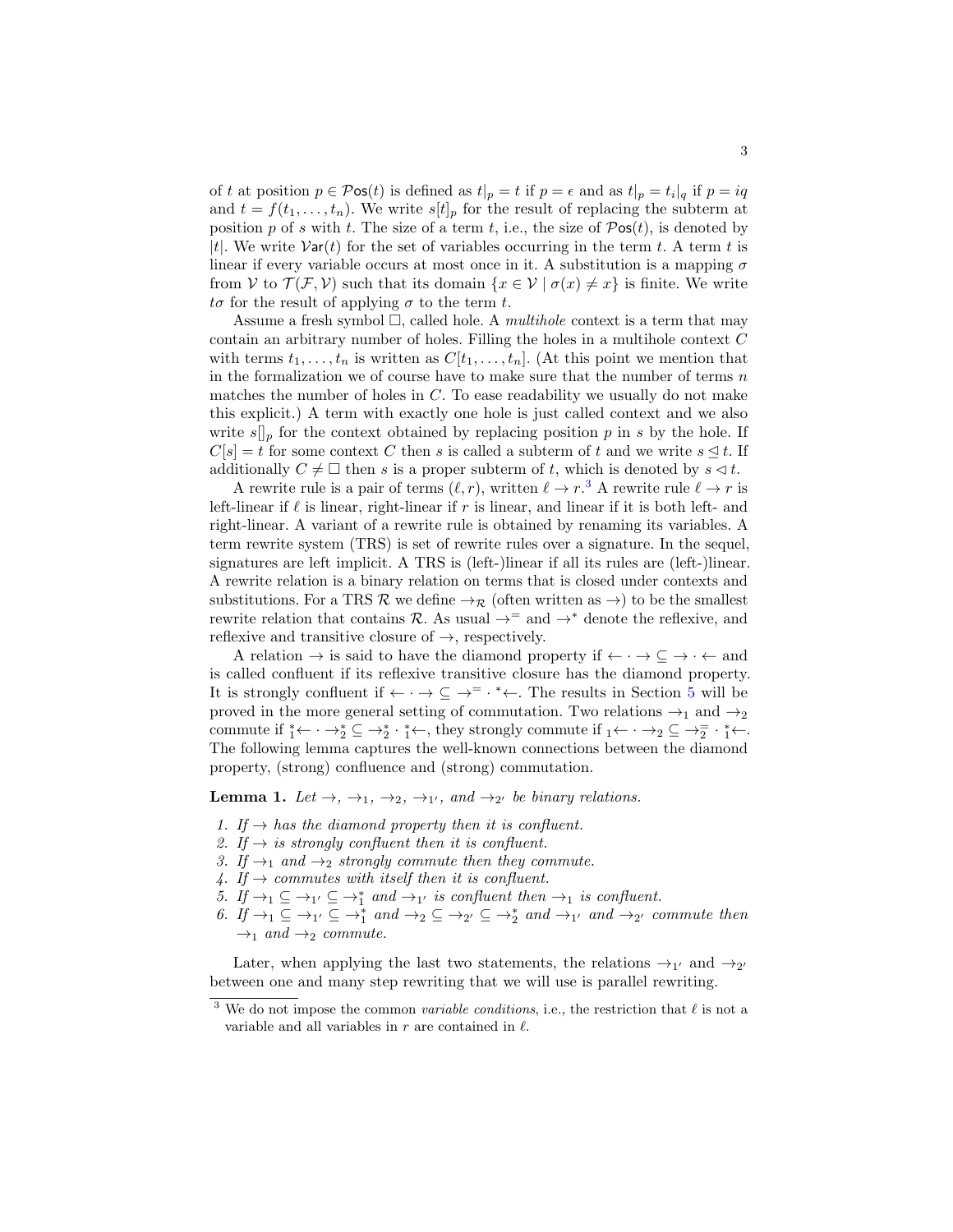**Definition 1.** For a TRS R, the parallel rewrite relation  $\#R$  is defined inductively by

- $x \oplus_{\mathcal{R}} x$  if x is a variable,
- $\ell \sigma \nrightarrow_R r \sigma \text{ if } \ell \rightarrow r \in \mathcal{R}, \text{ and}$
- $f(s_1, \ldots, s_n) \twoheadrightarrow_{\mathcal{R}} f(t_1, \ldots, t_n)$  if f is a function symbol of arity n and  $s_i \nrightarrow_{\mathcal{R}} t_i$  for all  $1 \leq i \leq n$ .

The following properties of parallel rewriting are well-known and follow by straight-forward induction proofs.

<span id="page-3-1"></span>**Lemma 2.** The following properties of  $\#$  hold:

 $- \to_{\mathcal{R}} \subseteq \mathbb{H}_{\mathcal{R}} \subseteq \to_{\mathcal{R}}^*,$  $- s \nleftrightarrow_{\mathcal{R}} s$  for all terms s,  $-$  if xσ  $\#_R$  xτ for all  $x \in \mathcal{V}$ ar(s) then sσ  $\#_R$  sτ.

The confluence results formalized in this work are based on (left-)linearity and restricted joinability of critical pairs. Critical pairs arise from situations where two redexes overlap with each other. The definition we use here is slightly non-standard in two regards. First we consider critical pairs for two rewrite systems to use them in a commutation setting later on. Second we do not exclude root overlaps of a rule with (a variant of) itself as is commonly done. This allows us to dispense with the variable condition that all variables in the right-hand side of a rule must also occur on the left. Moreover, if a TRS does satisfy the condition then all extra critical pairs that would normally be excluded are trivial.

A critical overlap  $(\ell_1 \to r_1, C, \ell_2 \to r_2)_{\mu}$  of two TRSs  $\mathcal{R}_1$  and  $\mathcal{R}_2$  consists of variants  $\ell_1 \to r_1$  and  $\ell_2 \to r_2$  of rewrite rules in  $\mathcal{R}_1$  and  $\mathcal{R}_2$  without common variables, a context C, such that  $\ell_2 = C[\ell']$  with  $\ell' \notin V$  and a most general unifier  $\mu$  of  $\ell_1$  and  $\ell'$ . From a critical overlap  $(\ell_1 \to r_1, C, \ell_2 \to r_2)_{\mu}$  we obtain a critical peak  $C\mu[r_1\mu]$   $_{\mathcal{R}_1}$   $\leftarrow$   $C\mu[\ell_1\mu]$   $\rightarrow_{\mathcal{R}_2}$   $r_2\mu$  and the corresponding critical pair  $C\mu[r_1\mu]$   $\mathcal{R}_1 \leftarrow \mathcal{R}_2$   $r_2\mu$ . If  $C = \Box$ , the corresponding critical pair is called an overlay and written as  $r_1\mu \, \mathcal{R}_1 \leftarrow \mathsf{M} \rightarrow \mathcal{R}_2 \, r_2\mu$ , otherwise it is called an inner critical pair, and denoted using  $\mathcal{R}_1 \leftarrow \mathcal{R}_2$ . When considering the critical pairs of a TRS R with itself we drop the subscripts and write  $\leftarrow \times \rightarrow$  instead of  $R \leftarrow \times \rightarrow R$ .

# <span id="page-3-0"></span>3 Strongly Closed Critical Pairs

The first confluence criterion we consider is due to Huet [\[10\]](#page-15-10) and based on the observation that in a linear rewrite system it suffices to have strong-confluence like joins for all critical pairs in order to guarantee strong confluence of the rewrite system. A preliminary version of the formalization described in this section was reported in [\[14\]](#page-15-7).

**Definition 2.** A TRS R is strongly closed if every critical pair  $s \leftarrow \forall \neg A$  of R satisfies both  $s \to^= \cdot^* \leftarrow t$  and  $s \to^* \cdot^= \leftarrow t$ .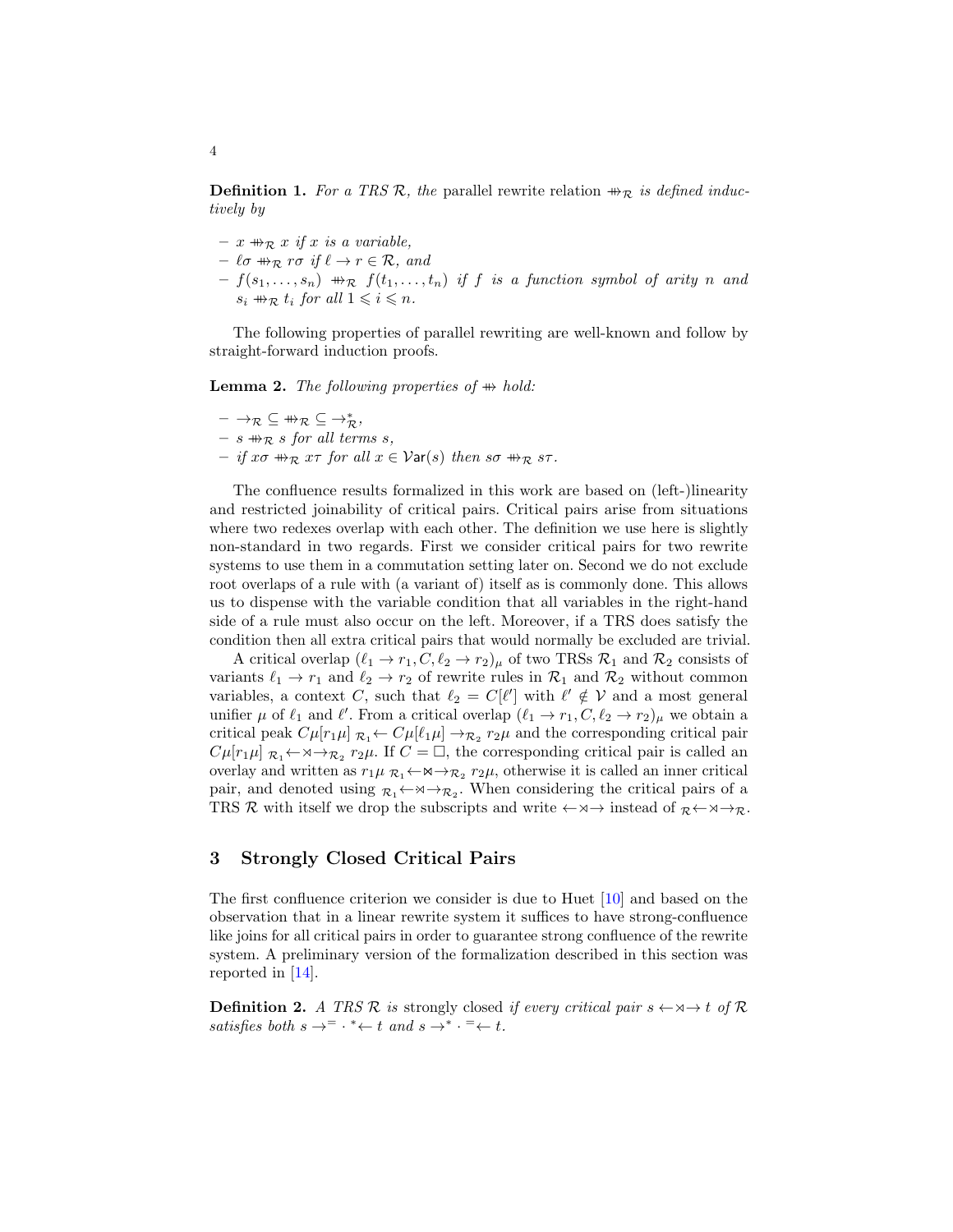The following folklore lemma tells us that in a linear term applying a substitution can be done by replacing the one subterm where the variable occurs and applying the remainder of the substitution.

<span id="page-4-1"></span>**Lemma 3.** Let t be a linear term and let  $p \in \mathcal{P}$ os(t) be a position with  $t|_p = x$ . Then for substitutions  $\sigma$  and  $\tau$  with  $\sigma(y) = \tau(y)$  for all  $y \in \mathcal{V}$ ar(t) different from x we have  $t\tau = t\sigma[\tau(x)]_p$ .

The proof that linear strongly closed systems are strongly confluent is very similar to the one of the famous critical pair lemma, by analyzing the relative positions of the rewrite steps in a peak. The next lemma, which appears implicitly in Huet's proof of Corollary [1,](#page-4-0) takes care of the case where one position is above the other.

<span id="page-4-2"></span>**Lemma 4.** Let R be a linear, strongly closed TRS and assume  $s \rightarrow_R t$  with rule  $\ell_1 \rightarrow r_1$  and substitution  $\sigma_1$  at position  $p_1$  and let  $s \rightarrow \mathcal{R}$  u with rule  $\ell_2 \rightarrow r_2$  and substitution  $\sigma_2$  at position  $p_2$  with  $p_1 \leqslant p_2$ . Then there are terms v and w with  $t \to_{\mathcal{R}}^* v \xrightarrow{\equiv} u$  and  $t \to_{\mathcal{R}}^{\equiv} w \underset{\mathcal{R}}{\ast} u$ .

Proof (Sketch). Since the proof is standard and the formalization closely follows the paper proof, we only sketch the idea and refer to the formalization for full details. We distinguish whether the step from  $s$  to  $u$  overlaps with the one from  $s$  to  $t$  or takes place in the substitution. If there is a critical pair, we can close it by the assumption that the system is strongly closed. If the step from  $s$  to  $u$ happens in the substitution we can join in the required shape due to linearity of R, which avoids duplication of the redex, by using Lemma [3.](#page-4-1)

Now the main result of this section follows easily.

<span id="page-4-0"></span>Corollary 1 (Huet [\[10\]](#page-15-10)). If a TRS R is linear and strongly closed then  $\rightarrow_{\mathcal{R}}$ is strongly confluent.

*Proof.* Assume  $s \to_R t$  and  $s \to_R u$ . Then there are positions  $p_1, p_2 \in \mathcal{P}$ os(s), substitutions  $\sigma_1$ ,  $\sigma_2$  and rules  $\ell_1 \to r_1$ ,  $\ell_2 \to r_2$  in R with  $s|_{p_1} = \ell_1 \sigma_1$ ,  $s|_{p_2} = \ell_2 \sigma_2$ and  $t = s[r_1\sigma_1]_{p_1}$ ,  $u = s[r_2\sigma_2]_{p_2}$ . We show existence of a term v with  $t \to^* v$ and  $u \rightarrow^{-} v$  by analyzing the positions  $p_1$  and  $p_2$ . If they are parallel then  $t \to t[r_2\sigma_2]_{p_2} = u[r_1\sigma_1]_{p_1} \leftarrow u$ . If they are not parallel then one is above the other. In both cases we conclude by Lemma [4.](#page-4-2)

Then by Lemma  $1 \mathcal{R}$  $1 \mathcal{R}$  is also confluent.

Example 1. Consider the TRS  $R$  consisting of the two rewrite rules

$$
f(f(x, y), z) \to f(x, f(y, z)) \qquad f(x, y) \to f(y, x)
$$

There are four non-trivial critical pairs

$$
\begin{array}{ll}\mathsf{f}(\mathsf{f}(x,\mathsf{f}(y,z)),v)\leftarrow\mathsf{x}\rightarrow\mathsf{f}(\mathsf{f}(x,y),\mathsf{f}(z,v))&\mathsf{f}(x,\mathsf{f}(y,z))\leftarrow\mathsf{x}\rightarrow\mathsf{f}(z,\mathsf{f}(x,y))\\ \mathsf{f}(z,\mathsf{f}(x,y))\leftarrow\mathsf{x}\rightarrow\mathsf{f}(x,\mathsf{f}(y,z))&\mathsf{f}(\mathsf{f}(y,x),z)\leftarrow\mathsf{x}\rightarrow\mathsf{f}(x,\mathsf{f}(y,z))\end{array}
$$

Since  $\mathcal R$  is linear and all critical pairs are strongly closed,  $\mathcal R$  is confluent.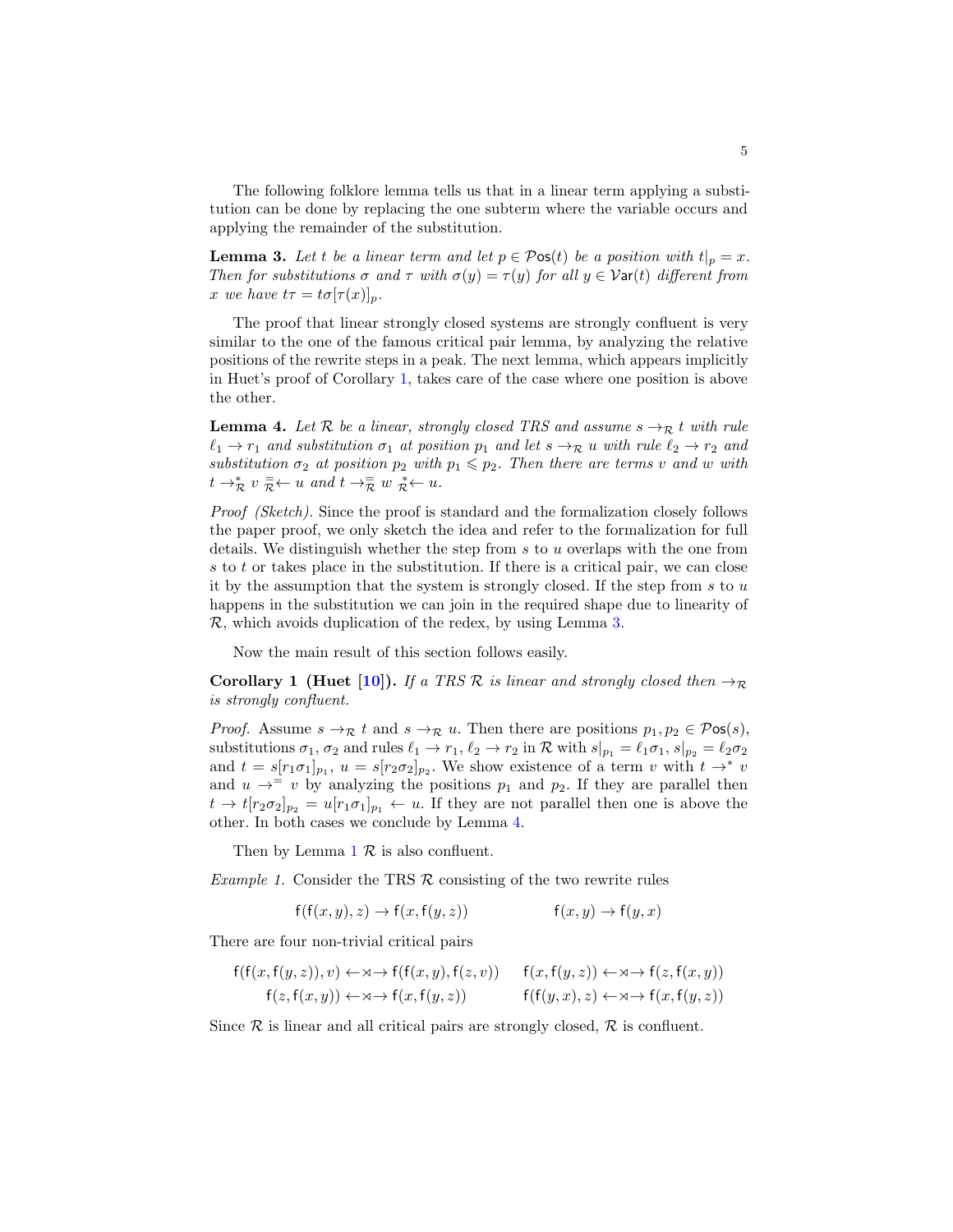The next example shows how to apply the criterion to a TRS that does not fulfill the variable conditions.

Example 2. Consider the linear TRS  $\mathcal R$  consisting of the following three rules:

 $a \rightarrow f(x)$  f(x)  $\rightarrow b$   $x \rightarrow f(g(x))$ 

There are five critical pairs modulo symmetry:

$$
f(y) \leftarrow \mathsf{x} \to f(x) \qquad f(g(a)) \leftarrow \mathsf{x} \to f(x) \qquad b \leftarrow \mathsf{x} \to b
$$
  

$$
f(g(f(x))) \leftarrow \mathsf{x} \to b \qquad f(g(x)) \leftarrow \mathsf{x} \to f(g(x)) \qquad b \leftarrow \mathsf{x} \to b
$$

Using the second rule it is easy to see that all of them are strongly closed. Hence  $\mathcal R$  is confluent.

The next example shows that, if the variable condition is not satisfied, critical pairs that arise from overlapping a rule with itself at the root are essential.

*Example 3.* Consider the linear rewrite system R consisting of the rule  $a \rightarrow y$ . Because of the peak  $x \leftarrow a \rightarrow y$ , R is not confluent and indeed  $x \leftarrow x \rightarrow y$  is a non-joinable critical pair according to our definition.

In the next section we consider a criterion that drops the condition on  $R$  to be right-linear.

## <span id="page-5-0"></span>4 Parallel Closed Critical Pairs

The criterion from the previous section requires the TRS to be linear and while left-linearity is a common restriction, right-linearity is a rather unnatural one. Thus we turn our attention to criteria for left-linear systems that change the restriction on the joinability of critical pairs. The crucial observation is that in a non-right-linear system executing the upper step in variable overlap can duplicate the redex below. Thus to join such a situation multiple steps might be necessary, all of which take place at parallel positions. Consequently we consider parallel rewriting. The following definition describes the new joinability condition.

**Definition 3.** A TRS R is parallel closed if every critical pair  $s \leftarrow \forall \rightarrow t$  of R satisfies  $s \oplus_R t$ .

Together with left-linearity this guarantees the diamond property of the parallel rewrite relation.

<span id="page-5-1"></span>**Theorem 1 (Huet [\[10\]](#page-15-10)).** If a TRS R is left-linear and parallel closed then  $\#_{\mathcal{R}}$ has the diamond property.

The proof of this theorem is much more involved than the one for strongly closed systems. The first observation is that we will now have to consider a peak of parallel steps, in order to show the diamond property of  $#$ . In case the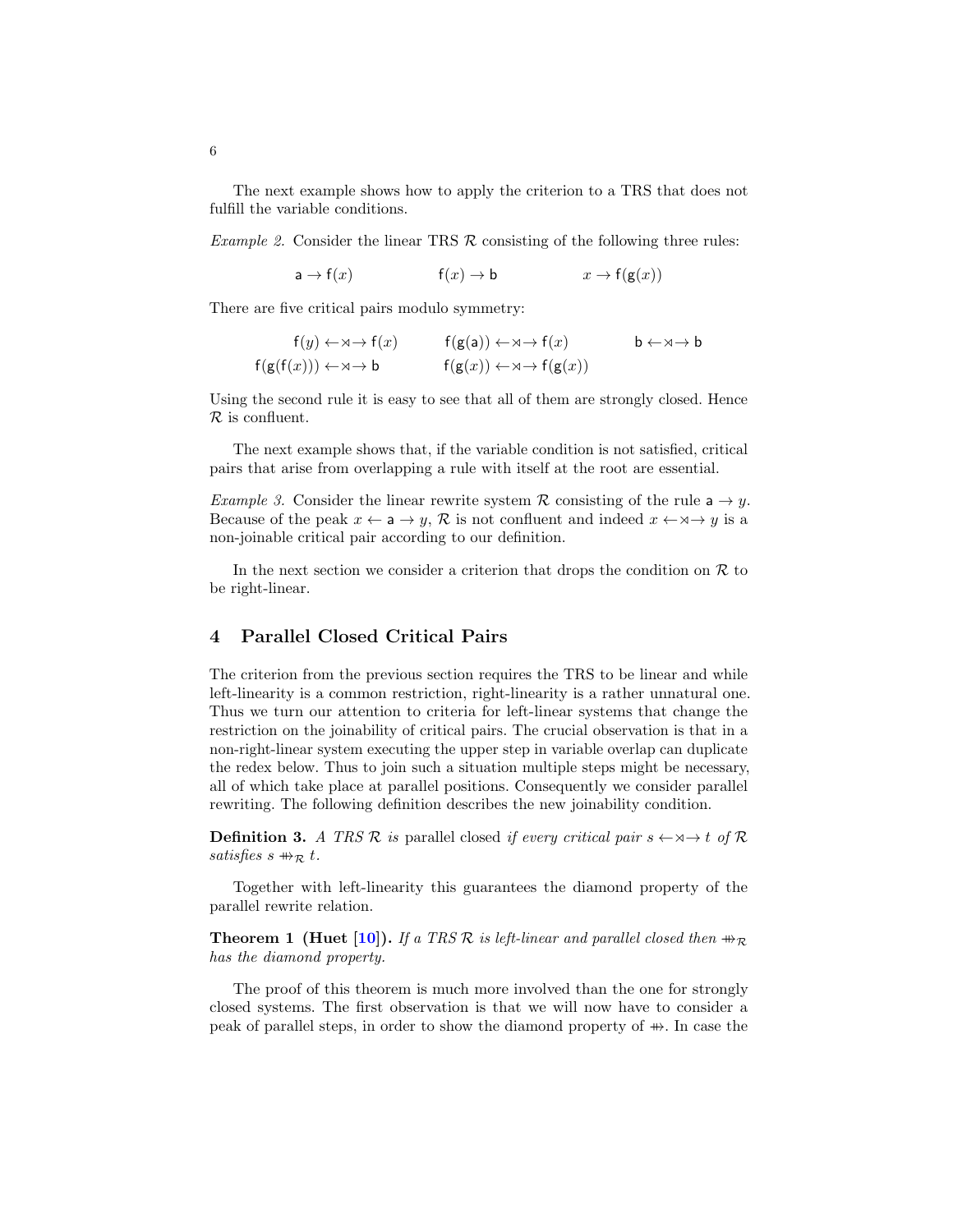

<span id="page-6-0"></span>Fig. [1.](#page-5-1) Overview of the proof of Theorem 1.

two parallel steps are orthogonal to each other, they simply commute by the well-known Parallel Moves Lemma. However, if they do interfere the assumption of the theorem only allows us to close a single critical pair to reduce the amount of interference. Thus we will have to use some form of induction on how much the patterns of the two parallel steps overlap. Figure [1](#page-6-0) shows the setting for the overlapping case. The horizontal parallel step, described by the horizontally striped redexes, and the vertical step, described by the vertically striped redexes, overlap. Hence there is a critical pair, say the one obtained from overlapping the leftmost vertical redex with the leftmost horizontal redex. Then, by assumption there is a closing parallel step, which, since it takes place inside the critical pair, can be combined with the remaining horizontal redexes to obtain a new peak with less overlap, which can be closed by the induction hypothesis. When making this formal we identified two crucial choices. First the representation of the parallel rewrite relation and second the way to measure the amount of overlap between two parallel steps with the same source. Huet in his original proof heavily uses positions. That is, a parallel step is defined as multiple single steps that happen at parallel positions and for measuring overlap he takes the sum of the sizes of the subterms that are affected by both steps. More precisely, writing  $\#_P$  for a parallel step that takes place at positions in a set P, for a peak  $t_{P_1}$  ←  $s \nrightarrow_{P_2} u$ he uses

$$
\sum_{q \in Q} |s|_q|
$$

where  $Q = \{p_1 \in P_1 \mid p_2 \leq p_1 \text{ for some } p_2 \in P_2\} \cup \{p_2 \in P_2 \mid p_1 \leq p_2 \text{ for some } p_2 \in P_1\}$  $p_1 \in P_1$ . This formulation is also adopted in the text book by Baader and Nipkow [\[3\]](#page-14-5). Consequently, when starting the present formalization, we also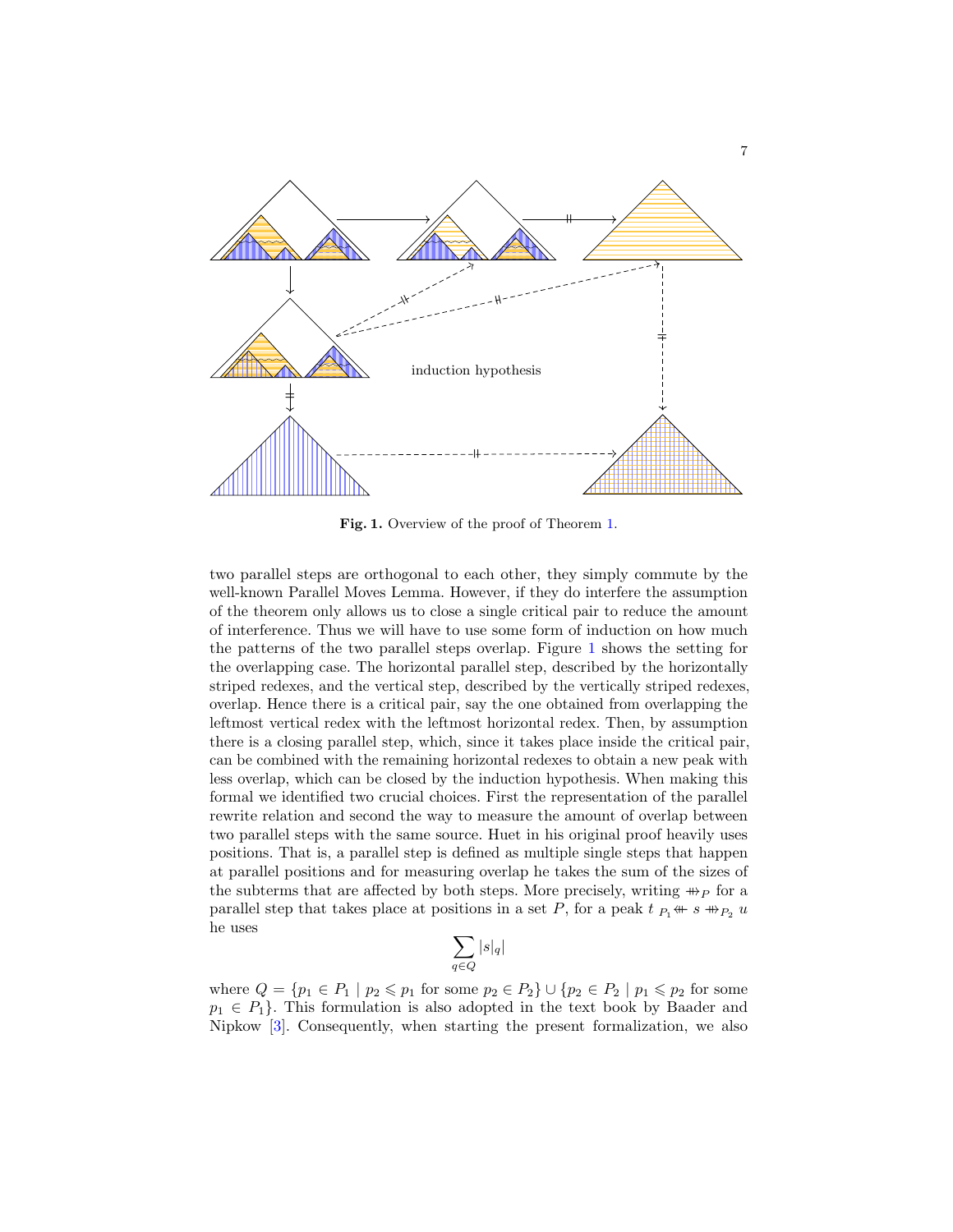adopted this definition. However, the book keeping required by working with sets of positions as well as formally reasoning about this measure in Isabelle became so convoluted that it very much obscured the ingenuity and elegance of Huet's original idea while at the same time defeating our formalization efforts. Hence in the end we had to adopt a different approach.

Toyama [\[22\]](#page-15-11), in the proof of his extension of Huet's result, does not use positions at all and instead relies on (multihole) contexts, which means a parallel step is then described by a context and a list of root steps that happen in the holes. To measure overlap he collects those redexes that are subterms of some redex in the other step, i.e., decorating the parallel rewrite relation with the redexes contracted in the step, for a peak  $t_{t_1,\ldots,t_n}$  +  $s$   $\rightarrow u_1,\ldots,u_m$  u Toyama's measure is

$$
\sum_{s\in S} |s|
$$

where  $S = \{u_i \mid u_i \leq t_j \text{ for some } t_j\} \cup \{t_j \mid t_j \leq u_i \text{ for some } u_i\}.$  However, this measure turns out to be problematic as shown in the following example.

<span id="page-7-0"></span>Example 4. Consider the TRS consisting of the following five rewrite rules:

$$
\mathsf{f}(\mathsf{a},\mathsf{a},\mathsf{b},\mathsf{b}) \to \mathsf{f}(\mathsf{c},\mathsf{c},\mathsf{c},\mathsf{c}) \qquad \mathsf{a} \to \mathsf{b} \qquad \mathsf{a} \to \mathsf{c} \qquad \mathsf{b} \to \mathsf{a} \qquad \mathsf{b} \to \mathsf{c}
$$

Then we have the peak  $f(b, b, a, a) \stackrel{a, a, b, b}{\longleftrightarrow} f(a, a, b, b) \xrightarrow{f(a, a, b, b)} f(c, c, c, c)$ . The measure of this peak according to the definition above is 2, since  $S = \{a, b\} \cup \emptyset$ . Now after splitting of one of the four critical steps—it does not matter which one—and closing the corresponding critical pair, we arrive at



The measure of the new peak  $f(b, b, a, a) \xleftarrow{a, b, b} f(b, a, b, b) \xrightarrow{b, a, b, b} f(c, c, c, c)$  is still 2 since  $S = \{a, b\} \cup \{a, b\}.$ 

Note that using multisets instead of sets does not help, since then the measure of the initial peak is  $4 (S = \{a, a, b, b\})$  and of the new peak, after closing the critical pair, it is 7 since  $S = \{a, b, b\}$   $\forall \{b, a, b, b\}$  (and even if we take into account that three of the redexes are counted twice we still get 4). The problem is that in the new peak the redex at position 1 of the closing step is counted again, because b is a subterm of one the redexes of the other step. Hence it is crucial to only count redexes at overlapping positions.

To remedy this situation we will collect all overlapping redexes of a peak in a multiset. These multisets will then be compared by  $\triangleright_{mul}$ , the multiset extension of the proper superterm relation. We start by characterizing parallel rewrite steps using multihole contexts.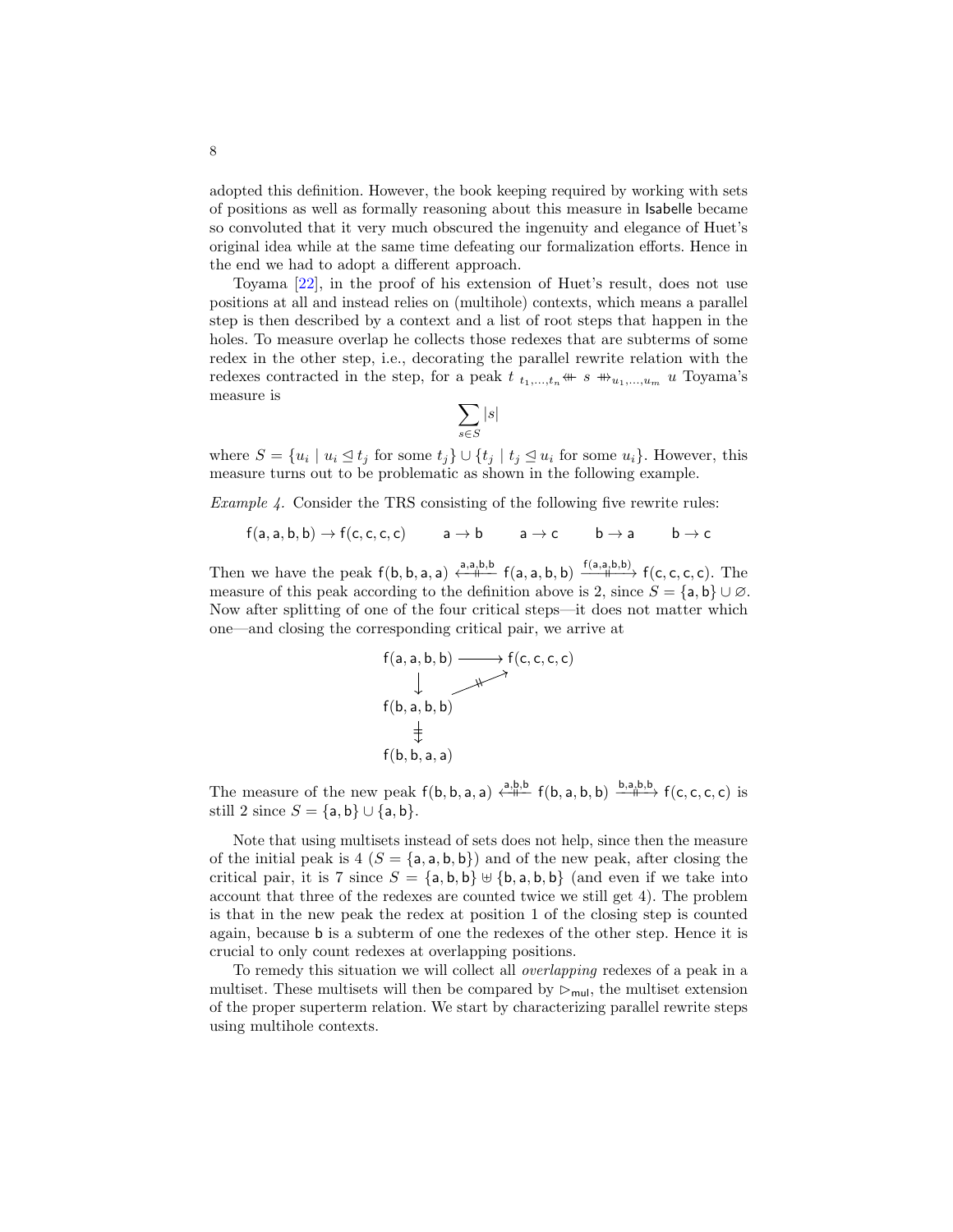**Definition 4.** We write  $s \xrightarrow{C,a_1,...,a_n} \mathcal{R}$  t if  $s = C[a_1,...,a_n]$  and  $t = C[b_1,...,b_n]$ for some  $b_1, \ldots, b_n$  with  $a_i \rightarrow_{\mathcal{R}}^{\epsilon} b_i$  for all  $1 \leqslant i \leqslant n$ .

To save space we sometimes abbreviate a list of terms  $a_1, \ldots, a_n$  by  $\overline{a}$  and write  $s \stackrel{C,\overline{a}}{\longrightarrow} \mathcal{R}$  t leaving length implicit. The following expected correspondence is easily shown by induction.

**Lemma 5.** We have  $s \nrightarrow_{\mathcal{R}} t$  if and only if  $s \nrightarrow{\mathcal{C}, \bar{s}}$  t for some C and  $\bar{s}$ .

Now we can formally measure the overlap between two parallel rewrite steps by collecting those redexes that are below some redex in the other step.

<span id="page-8-0"></span>**Definition 5.** The overlap between two co-initial parallel rewrite steps is defined by the following equations

$$
\begin{aligned}\n\mathbf{A} \left( \xleftarrow{\Box,a} s \xrightarrow{\Box,b} \right) &= \{s\} \\
\mathbf{A} \left( \xleftarrow{\mathcal{C}.a_1, \dots, a_c} s \xrightarrow{\Box,b} \right) &= \{a_1, \dots, a_c\} \\
\mathbf{A} \left( \xleftarrow{\Box,a} s \xrightarrow{\mathcal{D}.b_1, \dots, b_d} \right) &= \{b_1, \dots, b_d\} \\
\mathbf{A} \left( \xleftarrow{\mathcal{C}.a_1, \dots, \mathcal{C}.b, \overline{a}} f(s_1, \dots, s_n) \xrightarrow{f(D_1, \dots, Dn), \overline{b}} \right) &= \bigcup_{i=1}^n \mathbf{A} \left( \xleftarrow{\mathcal{C}.i \overline{a_i}} s_i \xrightarrow{\mathcal{D}.i \overline{b}_i} \right)\n\end{aligned}
$$

where  $\overline{a}_1, \ldots, \overline{a}_n = \overline{a}$  and  $b_1, \ldots, b_n = b$  are partitions of  $\overline{a}$  and b such that the length of  $\overline{a}_i$  and  $\overline{b}_i$  matches the number of holes in  $C_i$  and  $D_i$ , for all  $1 \leq i \leq n$ .

Example 5. Applying this definition for the two peaks from Example [4](#page-7-0) yields

$$
\blacktriangle\left(\xleftarrow{f(\Box,\Box,\Box,\Box),a,b,b}f(a,a,b,b)\xrightarrow{\Box,f(a,a,b,b)}\right)=\{a,a,b,b\}\\ \blacktriangle\left(\xleftarrow{f(b,\Box,\Box,\Box),a,b,b}f(b,a,b,b)\xrightarrow{f(\Box,\Box,\Box,\Box),b,a,b,b} \right)=\{a,b,b\}
$$

and  ${a, a, b, b} \rightarrow_{mul} {a, b, b}$  as desired.

Note that our definition of  $\blacktriangle$  is in fact an over-approximation of the actual overlap between the steps. That is because we do not split redexes into the left-hand side of the applied rule and a substitution but take the redex as a whole. The following example illustrates the effect.

Example 6. Consider the rewrite system consisting of the two rules

$$
f(x) \to x
$$
  $a \to b$ 

and the peak  $a \leftarrow f(a) \rightarrow f(b)$ . We have

$$
\blacktriangle\left(\stackrel{\square, f(a)}{\xleftarrow{\hspace*{1cm}}} f(a) \stackrel{f(\square), a}{\xrightarrow{\hspace*{1cm}}} \right) = \{a\}
$$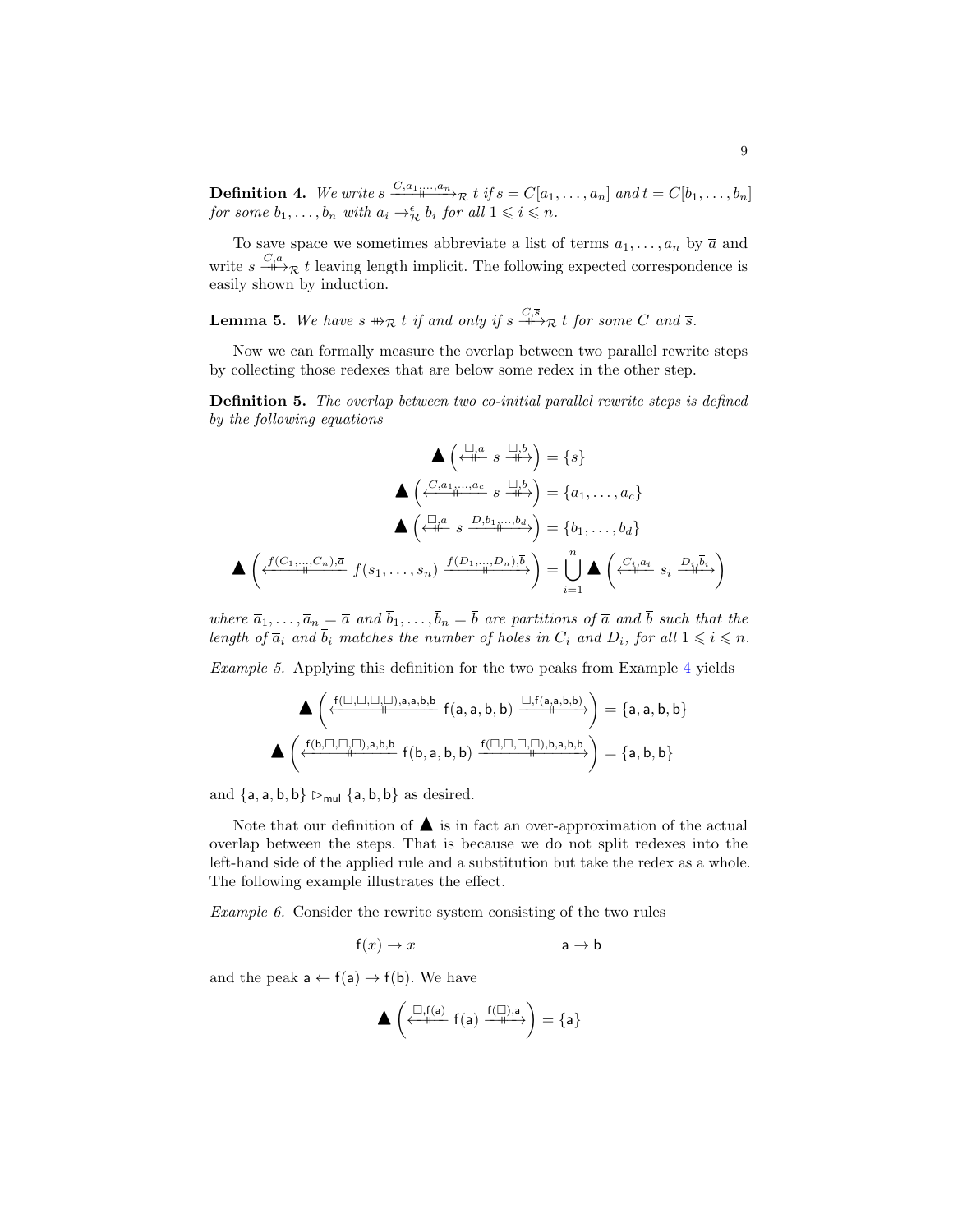although the two steps do not overlap—the step to the right takes place completely in the substitution of the one to the left (in fact the rewrite system in question is orthogonal).

However, since we are dealing with parallel rewriting, no problems arise from this over-approximation. This changes when extending the results to development steps, see Section [7](#page-13-1) for further discussion.

The following properties of  $\blacktriangle$  turned out to be crucial in our proof of Theorem [1.](#page-5-1)

- <span id="page-9-0"></span>**Lemma 6.** For a peak  $\stackrel{C,\overline{a}}{\longleftrightarrow}$   $s \stackrel{D,\overline{b}}{\longrightarrow}$  the following properties of  $\blacktriangle$  hold. – If  $s = f(s_1, ..., s_n)$  with  $C = f(C_1, ..., C_n)$  and  $D = f(D_1, ..., D_n)$  then  $\blacktriangle \left( \begin{array}{cc} C_i, \overline{a}_i \\ \stackrel{\leftarrow}{\longleftarrow} & s_i \stackrel{D_i, \overline{b}_i}{\longleftarrow} \end{array} \right) \subseteq \blacktriangle \left( \begin{array}{cc} C_i, \overline{a} & D_i, \overline{b} \\ \stackrel{\leftarrow}{\longleftarrow} & s \stackrel{\leftarrow}{\longleftarrow} \end{array} \right) \end{array} \right)$ for all  $1 \leq i \leq n$ .  $-$  The overlap is bounded by  $\overline{a}$ , i.e.,  $\{a_1, \ldots, a_c\}$   $\triangleright_{\text{mul}}^{\equiv}$   $\blacktriangle \left( \stackrel{C, \overline{a}}{\leftrightarrow} \stackrel{D, \overline{b}}{\leftrightarrow} \right)$ .
- $-$  The overlap is symmetric, i.e.,  $\blacktriangle \left( \begin{array}{cc} C, \overline{a} & D, \overline{b} \\ \leftarrow & s \end{array} \right) = \blacktriangle \left( \begin{array}{cc} D, \overline{b} & C, \overline{a} \\ \leftarrow & s \end{array} \right).$

There is one more high-level difference between the formalization and the paper proof. In the original proof one needs to combine the closing step for the critical pair with the remainder of the original step in order to obtain a new peak, to which the induction hypothesis can then be applied. This reasoning can be avoided, by using an additional induction on the source of the peak. Then the case where neither of the two parallel steps is a root step (and thus a single step) can be discharged by the induction hypothesis of that induction.

The following technical lemma tells us that a parallel rewrite step starting from  $s\sigma$  is either inside s, i.e., we can split off a critical pair, or we can do the step completely inside  $\sigma$ .

<span id="page-9-1"></span>**Lemma 7.** Let s be a linear term. If so  $\frac{C,s_1,...,s_n}{\longrightarrow}$  t then either  $t = s\tau$  for some substitution  $\tau$  such that  $x\sigma \nleftrightarrow x\tau$  for all  $x \in \mathcal{V}$ ar(s) or there exist a context D, a non-variable term s', a rule  $\ell \to r \in \mathcal{R}$ , a substitution  $\tau$ , and a multihole context C' such that  $s = D[s']$ ,  $s'\sigma = \ell \tau$ ,  $D\sigma[r\tau] = C'[s_1, \ldots, s_{i-1}, s_{i+1}, \ldots, s_n]$ and  $t = C'[t_1, \ldots, t_{i-1}, t_{i+1}, \ldots, t_n]$  for some  $1 \leqslant i \leqslant n$ .

We are now ready to prove the main result of this section. To ease presentation, the following proof does use the condition that the left-hand sides of rewrite rules are not variables. By employing additional technical case analyses this restriction can be easily dropped. We refer to the formalization for details.

*Proof (of Theorem [1\)](#page-5-1).* Assume  $t \stackrel{C,\overline{a}}{\leftrightarrow} s \stackrel{D,b}{\dashrightarrow} u$ . We show  $t \nleftrightarrow v \nleftrightarrow u$  for some term  $v$  by well-founded induction on the overlap between the two parallel steps using the order  $\triangleright$ <sub>mul</sub> and continue by induction on s with respect to  $\triangleright$ . If  $s = x$ for some variable x then  $t = u = x$ . So let  $s = f(s_1, \ldots, s_n)$ . We distinguish four cases.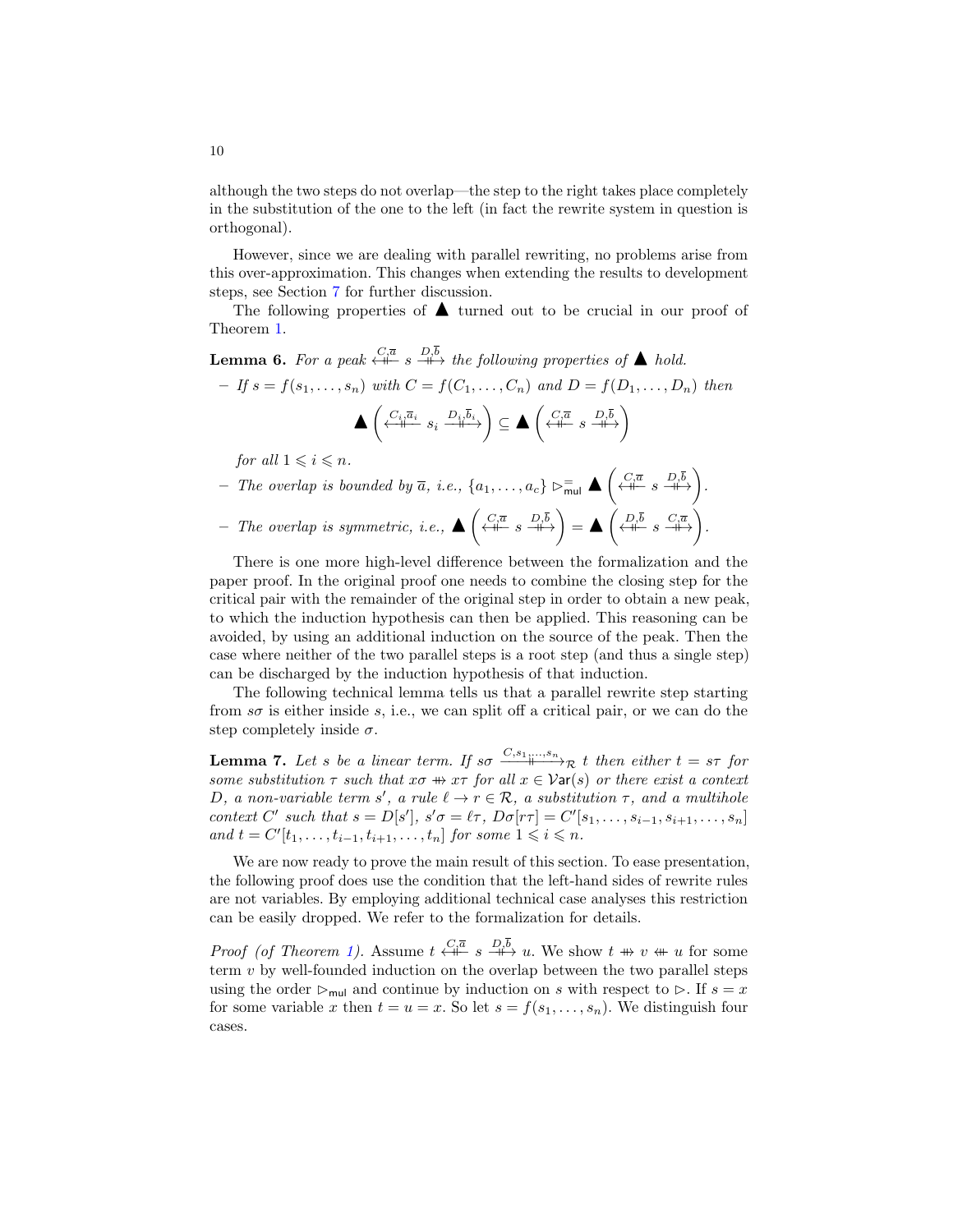1. If  $C = f(C_1, ..., C_n)$  and  $D = f(D_1, ..., D_n)$  then  $t = f(t_1, ..., t_n)$  and  $u = f(u_1, \ldots, u_n)$  and we obtain partitions  $\overline{a}_1, \ldots, \overline{a}_n = \overline{a}$  and  $\overline{b}_1, \ldots, \overline{b}_n = \overline{b}$ of  $\overline{a}$  and  $\overline{b}$  with  $t_i \stackrel{C_i, \overline{a}_i}{\longrightarrow} s_i \stackrel{D_i, b_i}{\longrightarrow} u_i$  for all  $1 \leq i \leq n$ . Then, since we have

$$
\blacktriangle \left( \xleftarrow{C_i, \overline{a}_i} s_i \xrightarrow{D_i, \overline{b}_i} \right) \subseteq \blacktriangle \left( \xleftarrow{C, \overline{a}} s \xrightarrow{D, \overline{b}} \right)
$$

by Lemma [6](#page-9-0) and thus also

$$
\blacktriangle \left( \begin{smallmatrix} C_1 \overline{a} & D_1 \overline{b} \\ \overline{\leftarrow} \overline{a} & s & \overline{\leftarrow} \overline{b} \end{smallmatrix} \right) \vartriangleright_{\sf mul}^= \blacktriangle \left( \begin{smallmatrix} C_{i_1} \overline{a}_i & D_{i_1} \overline{b}_i \\ \overline{\leftarrow} \overline{a} & s_i & \overline{\leftarrow} \overline{a} \end{smallmatrix} \right)
$$

we can apply the inner induction hypothesis and obtain terms  $v_i$  with  $t_i$   $\#$  $v_i \nleftrightarrow u_i$  for all  $1 \leq i \leq n$  and thus we have  $t \nleftrightarrow f(v_1, \ldots, v_n) \nleftrightarrow u$ .

- 2. If  $C = D = \Box$  then both steps are root steps and thus single rewrite steps and we can write  $t = r_1 \sigma_1 \stackrel{\epsilon}{\leftarrow} \ell_1 \sigma_1 = s = \ell_2 \sigma_2 \stackrel{\epsilon}{\rightarrow} r_2 \sigma_2 = u$ . Hence, since  $\ell_1 \sigma_1 = \ell_2 \sigma_2$ , there is a critical pair  $r'_1 \mu \leftarrow \forall \neg \neg \neg \neg \mu$  for variable disjoint variants  $\ell'_1 \to r'_1$ ,  $\ell'_2 \to r'_2$  of  $\ell_1 \to r_1$ ,  $\ell_2 \to r_2$  with  $\mu$  a most general unifier of  $\ell'_1$  and  $\ell'_2$ . Then by assumption  $r'_1\mu \, \nleftrightarrow \, r'_2\mu$  and by closure under substitution also  $t = r_1 \sigma_1 \nrightarrow r_2 \sigma_2 = u$ .
- 3. If  $C = f(C_1, \ldots, C_n)$  and  $D = \square$  then the step to the right is a single root step and we write  $t = f(t_1, \ldots, t_n) \stackrel{C, \bar{a}}{\leftrightarrow} s = \ell \sigma \stackrel{\epsilon}{\rightarrow} r \sigma = u$ . Since  $\ell$  is linear by assumption, we can apply Lemma [7](#page-9-1) and either obtain  $\tau$  with  $t = \ell \tau$  and  $x\sigma \nrightarrow x\tau$  for all  $x \in \mathcal{V}$ ar $(\ell)$  or a critical pair.
	- In the first case define

$$
\delta(x) = \begin{cases} \tau(x) & \text{if } x \in \mathcal{V}\text{ar}(\ell) \\ \sigma(x) & \text{otherwise} \end{cases}
$$

We have  $t = \ell \tau = \ell \delta$  by definition of  $\delta$  and hence  $t \# r \delta$  by a single root step. Moreover we have  $u = r\sigma \Rightarrow r\delta$  since  $x\sigma \Rightarrow x\delta$  for all variables  $x \in \mathcal{V}$ ar(r). This holds because either  $x \in \mathcal{V}$ ar( $\ell$ ) and then  $x\sigma \nrightarrow y \tau = x\delta$ or  $x \notin \mathcal{V}$ ar $(\ell)$  and then  $x\sigma = x\delta$ .

– In the second case Lemma  $7$  yields a context  $E$ , a non-variable term  $\ell'',$  a rule  $\ell' \to r' \in \mathcal{R}$ , a substitution  $\tau$ , and a multihole context C' such that  $\ell = E[\ell''], \ell''\sigma = \ell' \tau, E\sigma[r'\tau] = C'[a_1, \ldots, a_{i-1}, a_{i+1}, \ldots, a_c]$ and  $t = C'[a'_1, \ldots, a'_{i-1}, a'_{i+1}, \ldots, a'_c]$  for some  $1 \leq i \leq c$ . Since  $\ell''\sigma = \ell'\tau$ there is a critical pair  $E[\mu[r'] \rightarrow \rightarrow r \rightarrow r \mu$  and by assumption  $E[\mu[r'] \rightarrow r \mu$ and thus also  $E\sigma[r'\tau] \nrightarrow r\sigma$ . That is, we obtain a new peak

$$
t \stackrel{C',\overline{a}'}{\longleftarrow} E\sigma[r'\tau] \nrightarrow r\sigma
$$

with  $\overline{a}' = a_1, \ldots, a_{i-1}, a_{i+1}, \ldots, a_c$ . Since

$$
\blacktriangle \left(\stackrel{C,\overline{a}}{\longleftrightarrow} s \stackrel{\square, \ell \sigma}{\longleftrightarrow} \right) = \{a_1, \dots, a_c\} \triangleright_{\text{mul}} \{a_1, \dots, a_{i-1}, a_{i+1}, \dots, a_c\}
$$

$$
\triangleright_{\text{mul}}^= \blacktriangle \left(\stackrel{C',\overline{a'}}{\longleftrightarrow} E \sigma[r'\tau] \stackrel{\text{m}}{\longleftrightarrow} \right)
$$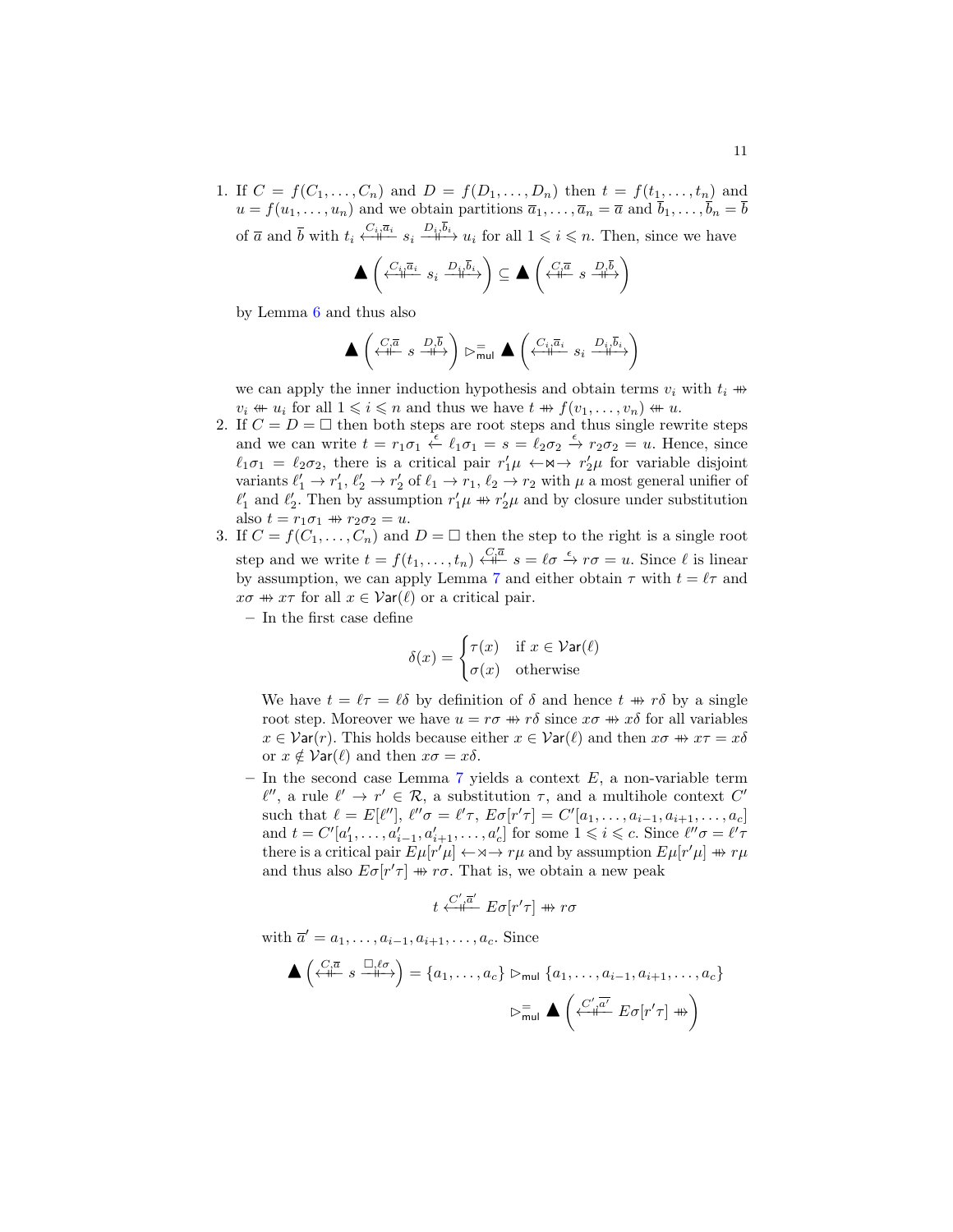by Lemma  $6$ , we can apply the induction hypothesis and obtain  $v$  with  $t \nrightarrow v \nleftrightarrow r\sigma = u.$ 

4. The final case,  $D = f(D_1, \ldots, D_n)$  and  $C = \square$ , is completely symmetric.

Finally, by Lemma [1](#page-2-1) and Lemma [2](#page-3-1) we obtain confluence of  $\rightarrow_{\mathcal{R}}$ .

*Example 7.* Consider the TRS  $\mathcal R$  consisting of the following three rewrite rules:

$$
x + y \rightarrow y + x \quad (x + y) * z \rightarrow (x * z) + (y * z) \quad (y + x) * z \rightarrow (x * z) + (y * z)
$$

Since the four critical pairs of  $\mathcal R$ 

$$
(y+x)*z \leftarrow \forall x \rightarrow (x*z) + (y*z) \quad (y*z) + (x*z) \leftarrow \forall x \rightarrow (x*z) + (y*z)
$$
  

$$
(x+y)*z \leftarrow \forall x \rightarrow (x*z) + (y*z) \quad (x*z) + (y*z) \leftarrow \forall x \rightarrow (y*z) + (x*z)
$$

are parallel closed,  $R$  is confluent.

#### <span id="page-11-0"></span>5 Almost Parallel Closed Critical Pairs and Commutation

In this section we consider two extensions to Huet's result due to Toyama [\[22\]](#page-15-11). The first one allows us to weaken the joining condition for some critical pairs.

When carefully examining the proof of Theorem [1](#page-5-1) one realizes that in the case where both steps of the peak are single root steps, i.e., the case where  $C = D = \Box$ , the induction hypothesis does not need to be applied, since closing the critical pair immediately closes the whole peak. This suggests that the joining condition can be weakened for overlays. A first idea could be to take  $\leftarrow \neg \neg \rightarrow \subseteq \neg \rightarrow \neg + \neg +$  since then we would still have the diamond property in the overlay case. However Toyama realized that one can do even better by weakening the diamond property to strong confluence. The following definition captures the new conditions.

**Definition 6.** A TRS R is almost parallel closed if  $s \nleftrightarrow$  \*  $\leftarrow t$  for all overlays  $s \leftarrow \mathsf{A} \rightarrow t$  and  $s \not\rightarrow t$  for all inner critical pairs  $s \leftarrow \mathsf{A} \rightarrow t$ .

Using exactly the same proof structure as before we could now prove strong confluence of  $\#$  for left-linear almost parallel closed systems. However, considering Toyama's second extension of Theorem [1,](#page-5-1) we will prove the theorem in the more general setting of commutation.

<span id="page-11-1"></span>Theorem 2 (Toyama [\[22\]](#page-15-11)). Let  $\mathcal{R}_1$  and  $\mathcal{R}_2$  be left-linear TRSs. If s  $\#_2 \cdot \frac{1}{1} \leftarrow t$ for all critical pairs  $s_1 \leftarrow \rightarrow \rightarrow 2$  t and additionally  $s \nleftrightarrow_1 t$  for all inner critical pairs s <sub>2</sub>← $\rtimes$ →1 t then  $\omega_{1}$  and  $\omega_{2}$  strongly commute.

Proof (Adaptations). We only highlight the differences to the proof of Theorem [1](#page-5-1) and refer to the formalization for the full proof details. Assume

$$
t_1 \stackrel{C,\overline{a}}{\leftarrow} s \stackrel{D,\overline{b}}{\leftarrow} u
$$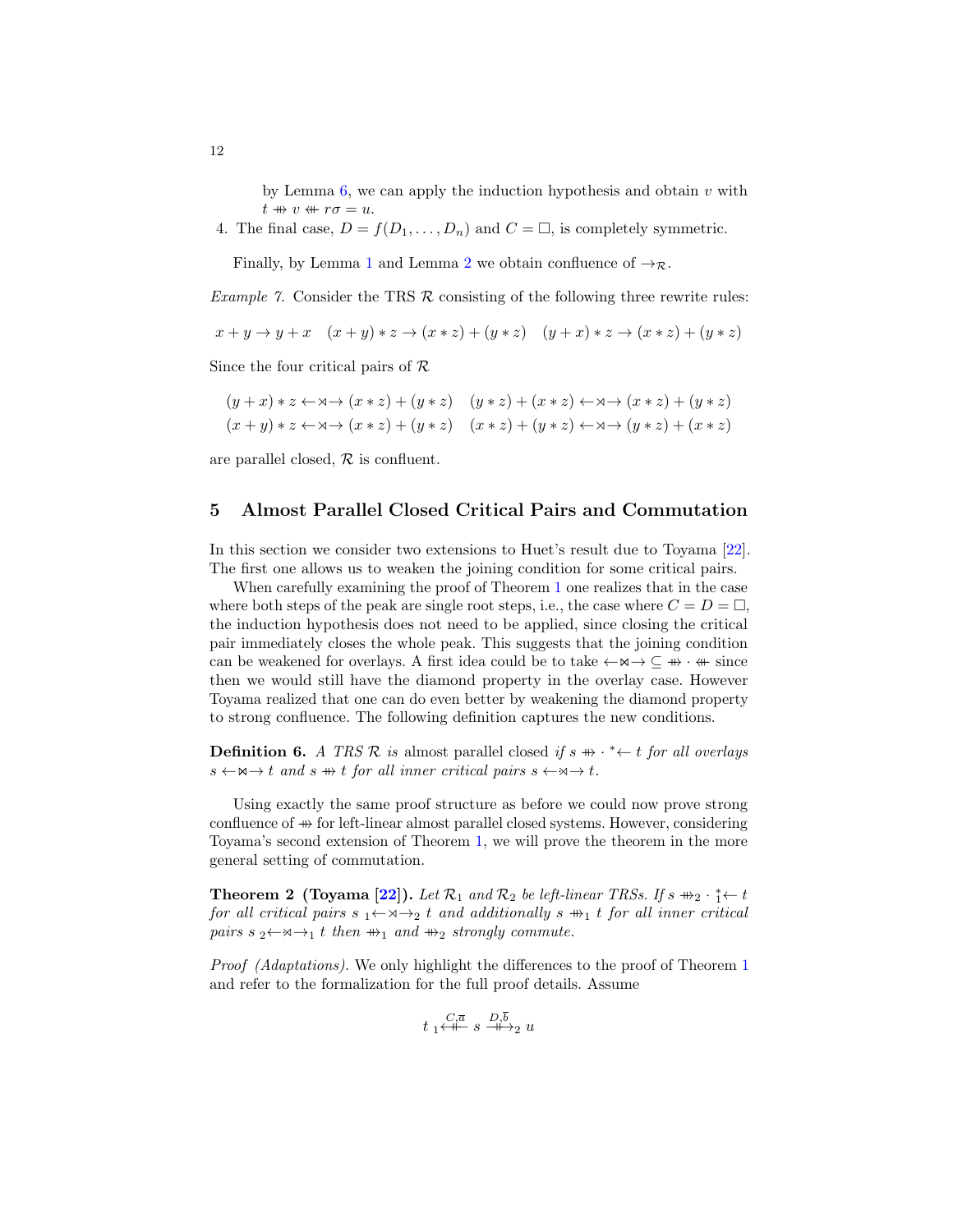

<span id="page-12-0"></span>Fig. [2.](#page-11-1) Asymmetry in the proof of Theorem 2.

We show  $t \nrightarrow_2 v^*$  + u for some term v. We apply the same inductions and case analyses as before. The cases  $C = f(C_1, \ldots, C_n)$ ,  $D = f(D_1, \ldots, D_n)$  and  $C = D = \Box$  require no noteworthy adaptation. The main difference is that now the cases  $D = f(D_1, \ldots, D_n)$ ,  $C = \square$  and  $C = f(C_1, \ldots, C_n)$ ,  $D = \square$  become asymmetric for the critical pair case—the corresponding diagrams are shown in Figure [2.](#page-12-0)

First, suppose  $C = f(C_1, \ldots, C_n)$  and  $D = \Box$ , write  $t = f(t_1, \ldots, t_n)$   $\Box_{\mathbf{t}}^{C, \overline{a}}$  $s = \ell \sigma \stackrel{\epsilon}{\rightarrow}_2 r \sigma = u$ , and assume there is a critical pair according to Lemma [7.](#page-9-1) That is, we obtain  $E\mu[r'\mu]_1 \leftarrow \cdots \rightarrow_2 r\mu$  with  $E\sigma[r'\tau] \nrightarrow_1 t$  and by assumption we obtain a v such that  $E\sigma[r'\tau] \nrightarrow 2 v^*_{1} \leftarrow r\sigma$ . Then using the same reasoning as before, for the new peak

$$
t_1 \stackrel{C',\overline{a}'}{\longleftarrow} E\sigma[r'\tau] \nrightarrow 2 v
$$

we have

$$
\blacktriangle\left(\stackrel{C,\overline{a}}{\iff} s\stackrel{\square,\ell\sigma}{\dashv\vdash}\right)\rhd_{\sf mul}\blacktriangle\left(\stackrel{C',\overline{a'}}{\dashv\vdash\vdash} E\sigma[r'\tau]\twoheadrightarrow\right)
$$

and can apply the induction hypothesis to obtain a v' with  $t \nleftrightarrow_2 v' \nleftrightarrow v$ , which combined with  $u = r\sigma \rightarrow_1^* v$  concludes this case.

In the second case, i.e., when  $D = f(D_1, \ldots, D_n)$  and  $C = \Box$ , observe that the critical pair we obtain is an inner critical pair between  $\mathcal{R}_2$  and  $\mathcal{R}_1$ , since  $D \neq \square$ . Thus, after applying the assumption for critical pairs  $2 \leftarrow \rightarrow +1$ , the proof is the same as for Theorem [1.](#page-5-1)

Instantiating  $\mathcal{R}_1$  and  $\mathcal{R}_2$  with the same TRS  $\mathcal{R}$  yields the corresponding result for confluence.

<span id="page-12-1"></span>Corollary 2 (Toyama  $[22]$ ). If the TRS R is left-linear and almost parallel closed then  $\#_{\mathcal{R}}$  is strongly confluent.

Proof. Immediate from the definition of almost parallel closed, Theorem [2](#page-11-1) and the fact that  $s \leftarrow \forall x \rightarrow t$  if and only if  $s \leftarrow \forall x \rightarrow t$  or  $s \leftarrow \forall x \rightarrow t$ .

Example 8. Recall the rewrite system from Example [4.](#page-7-0) One easily verifies that all its critical pairs are almost parallel closed, and hence it is confluent.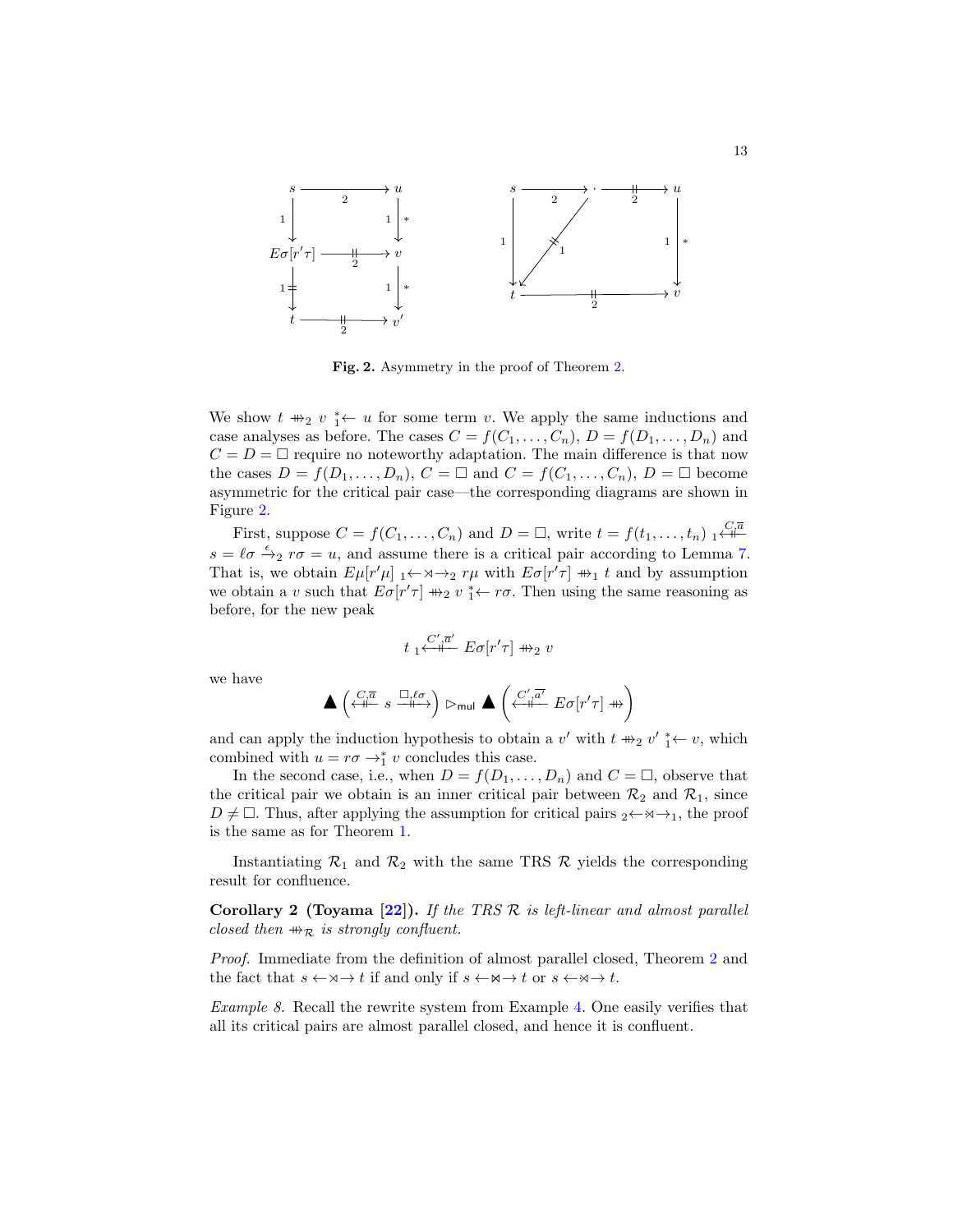|              | SС  | PС  | $SC+PC$ | $SC+PC+RR$ | full | 2015 |
|--------------|-----|-----|---------|------------|------|------|
| yes          | 38  | 21  | 41      | 92         | 110  | 104  |
| $\mathbf{n}$ |     |     |         |            | 48   | 48   |
| maybe        | 239 | 256 | 236     | 185        | 119  | 125  |

<span id="page-13-4"></span>Table 1. Experimental results.

## <span id="page-13-0"></span>6 Certification and Experiments

To facilitate checking of confluence proofs generated by automatic tools based on Corollary [1](#page-4-0) and Corollary [2](#page-12-1) we extended the CPF to represent such proofs. Since in order to check that a given TRS is strongly or almost parallel closed, CeTA has to compute all critical pairs anyway, in the certificate we just require the claim that the system is strongly or almost parallel closed, together with a bound on the length of the rewrite sequences to join the critical pairs.[4](#page-13-2) Certificates for commutation are not yet supported, since currently no tool produces them, and CPF does not contain a specification for commutation proofs.

For experiments we considered all 277 TRSs in the Cops<sup>[5](#page-13-3)</sup> database and used the confluence tool CSI to obtain certificates in CPF for confluence proofs. All generated certificates have been certified by CeTA. Table [1](#page-13-4) shows the results of running CSI with different strategies. The first and second column show the results of applying just Corollary [1](#page-4-0) and Corollary [2](#page-12-1) respectively, the third column is the combination. In the fourth column we show the result when additionally adding and removing redundant rewrite rules [\[13\]](#page-15-8), which yields a considerable boost in power. The idea of that technique is to add and remove rules that can be simulated by other rules, which consequently does not change confluence of the system, but often makes other criteria, like the ones we consider here, applicable. Column "full" shows the results for the full certified strategy of CSI, which additionally includes Knuth and Bendix' criterion, weak orthogonality (which is subsumed by Corollary [2,](#page-12-1) however) and the rule labeling heuristic [\[15\]](#page-15-9) as well as several criteria for non-confluence. The last column shows the difference to last year's version of CSI's certified strategy, which already included Corollary [1,](#page-4-0) but not Corollary [2.](#page-12-1) In addition to the new certifiable proofs, several existing proofs of CSI 2015 could be simplified and no longer require complicated reasoning via decreasing diagrams.

# <span id="page-13-1"></span>7 Conclusion

In this paper we presented the first formalization of three classical criteria for confluence and commutation of (left-)linear rewrite systems. Building on top of IsaFoR—which provided invaluable support on the one hand, e.g. by its theories

<span id="page-13-2"></span><sup>4</sup> This bound is necessary to ensure termination of the certifier.

<span id="page-13-3"></span><sup>5</sup> <http://cops.uibk.ac.at>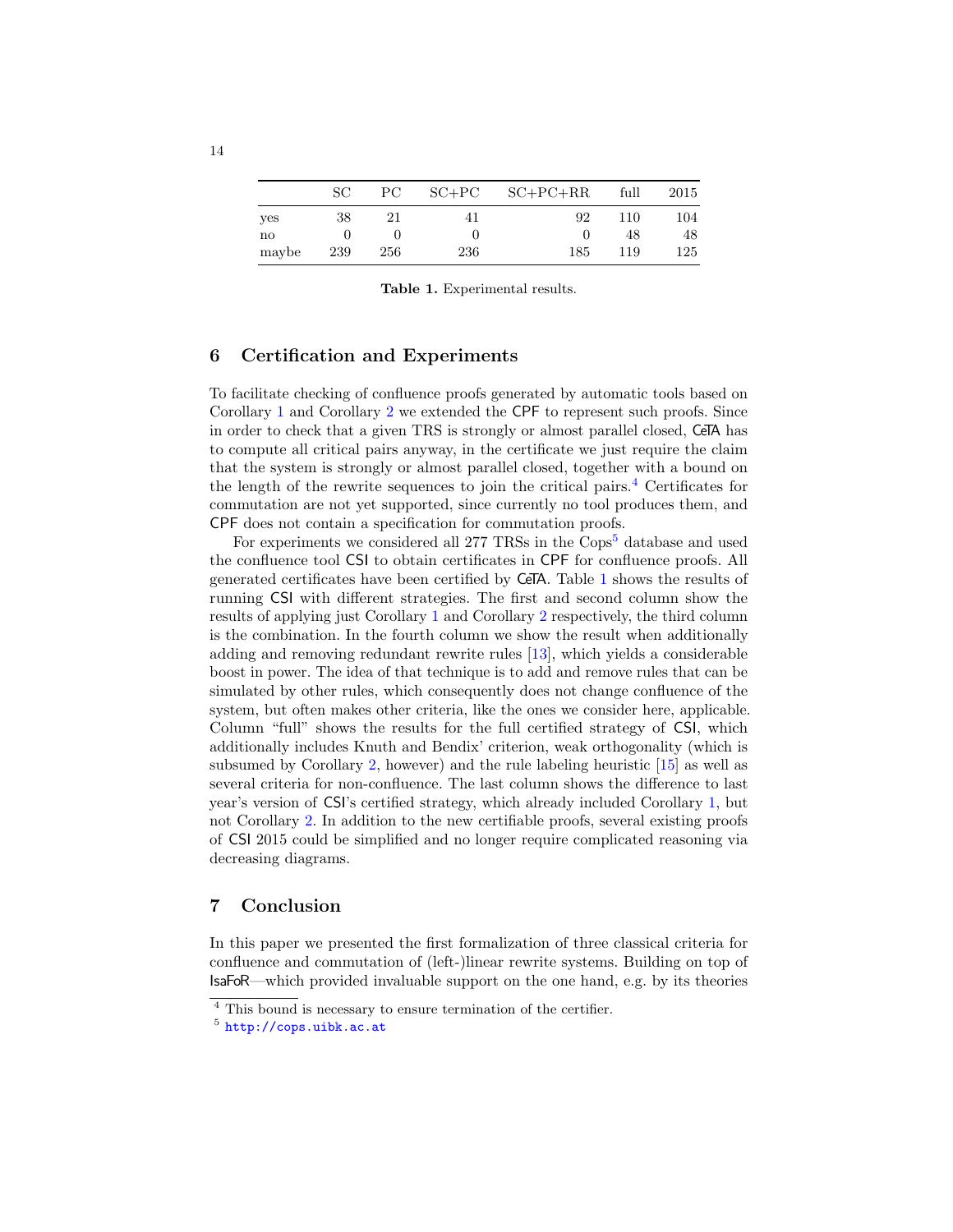on critical pairs and multihole contexts, and on the other hand, as expected, was also extended with new basic facts about lists, multisets, multihole contexts etc.—we formalized proofs that linear strongly closed systems, and left-linear (almost) parallel closed systems are confluent (commute). The major difference to the paper proof is our definition of the overlap between two parallel steps that are represented via multihole contexts.

Concerning future work, another important extension of the results of Huet and Toyama due to van Oostrom [\[17\]](#page-15-13) is using multisteps (also called development steps) → which allow nested non-overlapping redexes. This extension not only strengthens Huet's criterion in the first-order world but also makes it applicable to higher-order rewriting, where using parallel steps fails due to  $\beta$ -reduction.

However, although the paper proofs superficially look very similar, and do employ similar ideas, obtaining a formalized proof will require serious effort. In fact neither our representation of (parallel) rewrite steps, nor our definition of  $\blacktriangle$ , nor the idea of using an induction on the source of the peak to avoid reasoning about combining steps, carry over. To make the concepts that are hard to formalize in a proof assistant, e.g. measuring the amount of overlap between two multisteps or the descendants of a multistep, Hirokawa and Middeldorp [\[9\]](#page-15-16) suggested to use proof terms to obtain a rigorous proof (and at the same time extended the result to commutation). This is a step forward but more is needed to obtain a formalized proof, also for the extension to higher-order systems. In particular, we anticipate the extensive use of sets of positions (in [\[9\]](#page-15-16)) to be problematic without alternative notions. We plan to employ residual theory [\[20,](#page-15-14) Section 8.7] and to develop a notion of overlap for multisteps similar to Definition [5](#page-8-0) to close the gap.

Acknowledgments. We thank Nao Hirokawa for suggesting Lemma [6](#page-9-0) and Bertram Felgenhauer and Christian Sternagel for insightful discussion.

#### References

- <span id="page-14-3"></span>1. Aoto, T.: Disproving confluence of term rewriting systems by interpretation and ordering. In: Fontaine, P., Ringeissen, C., Schmidt, R. (eds.) Proc. 9th FroCoS. LNCS, vol. 8152, pp. 311–326 (2013), doi: [10.1007/978-3-642-40885-4\\_22](http://dx.doi.org/10.1007/978-3-642-40885-4_22)
- <span id="page-14-0"></span>2. Aoto, T., Yoshida, J., Toyama, Y.: Proving confluence of term rewriting systems automatically. In: Treinen, R. (ed.) Proc. 20th RTA. LNCS, vol. 5595, pp. 93–102 (2009), doi: [10.1007/978-3-642-02348-4\\_7](http://dx.doi.org/10.1007/978-3-642-02348-4_7)
- <span id="page-14-5"></span>3. Baader, F., Nipkow, T.: Term Rewriting and All That. Cambridge University Press (1998)
- <span id="page-14-1"></span>4. Blanqui, F., Koprowski, A.: CoLoR, a Coq library on well-founded rewrite relations and its application to the automated verification of termination certificates. Mathematical Structures in Computer Science 21(4), 827–859 (2011), doi: [10.1017/S0960129511000120](http://dx.doi.org/10.1017/S0960129511000120)
- <span id="page-14-2"></span>5. Contejean, E., Courtieu, P., Forest, J., Pons, O., Urbain, X.: Automated certified proofs with CiME3. In: Schmidt-Schauß, M. (ed.) Proc. 22nd RTA. LIPIcs, vol. 10, pp. 21–30 (2011), doi: [10.4230/LIPIcs.RTA.2011.21](http://dx.doi.org/10.4230/LIPIcs.RTA.2011.21)
- <span id="page-14-4"></span>6. Felgenhauer, B., Thiemann, R.: Reachability analysis with state-compatible automata. In: Dediu, A.H., Martín-Vide, C., Sierra-Rodríguez, J.L., Truthe, B.